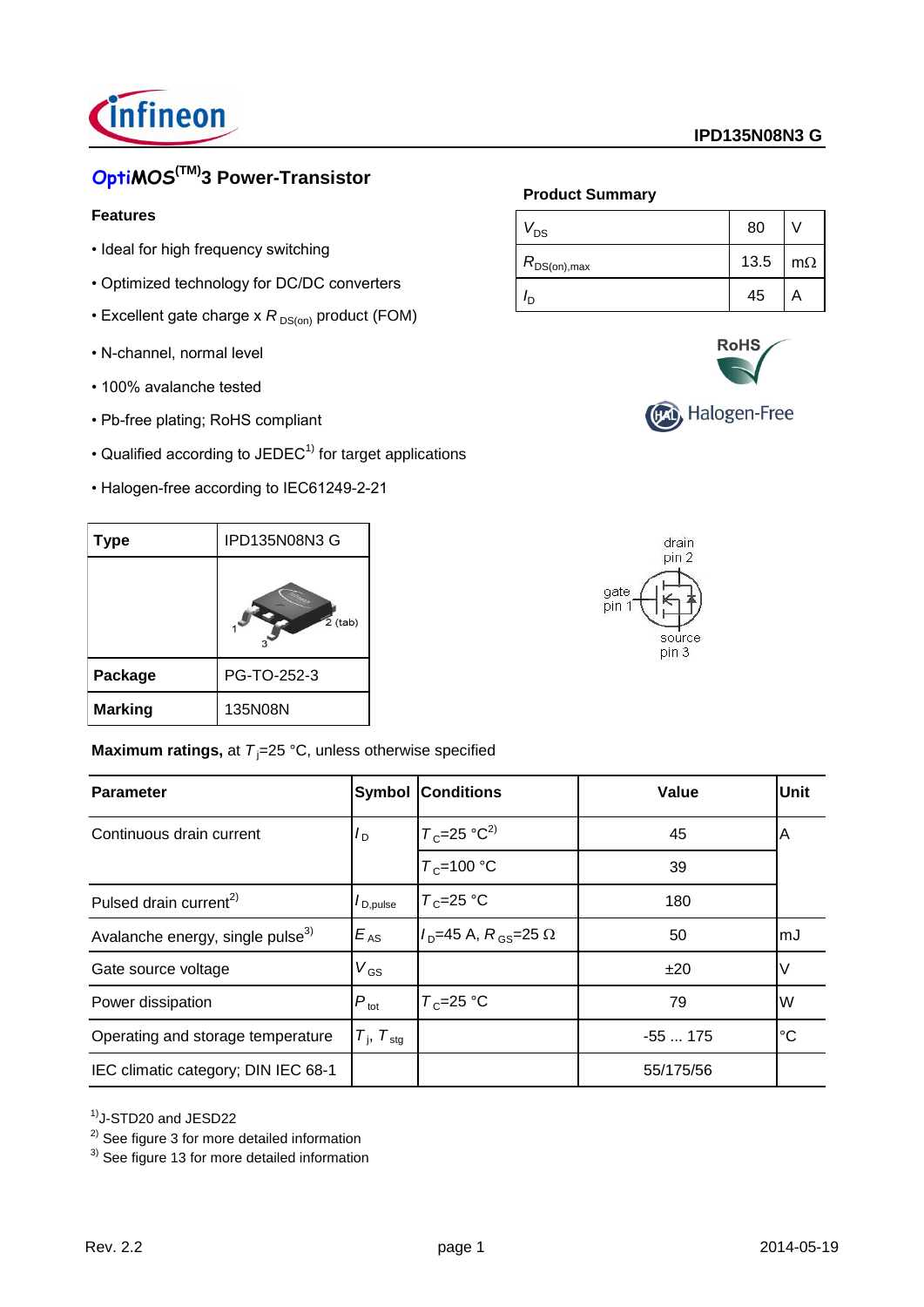

| Parameter | <b>Symbol Conditions</b> | <b>Values</b> |      | <b>Unit</b> |  |
|-----------|--------------------------|---------------|------|-------------|--|
|           |                          | min.          | typ. | max.        |  |

## **Thermal characteristics**

| Thermal resistance, junction - case | $R_{thJC}$ |                                             | ۰ | 1.9 | K/W |
|-------------------------------------|------------|---------------------------------------------|---|-----|-----|
| Thermal resistance,                 | $R_{thJA}$ | minimal footprint                           |   | 62  |     |
| junction - ambient                  |            | $6 \text{ cm}^2$ cooling area <sup>4)</sup> | ۰ | 40  |     |

**Electrical characteristics,** at  $T_i = 25 \text{ °C}$ , unless otherwise specified

### **Static characteristics**

| Drain-source breakdown voltage   |                                    | $V_{GS}$ =0 V, $I_{D}$ =1 mA                     | 80 |      |      |           |
|----------------------------------|------------------------------------|--------------------------------------------------|----|------|------|-----------|
|                                  | $V_{(BR)DSS}$                      |                                                  |    |      |      |           |
| Gate threshold voltage           | $V_{\text{GS(th)}}$                | $V_{DS} = V_{GS}$ , $I_{D} = 33 \mu A$           | 2  | 2.8  | 3.5  |           |
| Zero gate voltage drain current  | $I_{\text{DSS}}$                   | $V_{DS}$ =80 V, $V_{GS}$ =0 V,<br>$T_i = 25$ °C  |    | 0.1  | 1    | μA        |
|                                  |                                    | $V_{DS}$ =80 V, $V_{GS}$ =0 V,<br>$T_i = 125$ °C |    | 10   | 100  |           |
| Gate-source leakage current      | $I_{\mathsf{GSS}}$                 | $V_{GS}$ =20 V, $V_{DS}$ =0 V                    |    | 1    | 100  | nA        |
| Drain-source on-state resistance | $R_{DS(on)}$                       | $V_{GS}$ =10 V, $I_{D}$ =45 A                    |    | 11.4 | 13.5 | $m\Omega$ |
|                                  |                                    | $V_{GS}$ =6 V, $I_{D}$ =22.5 A                   |    | 16.0 | 26   |           |
| Gate resistance                  | $R_{\rm G}$                        |                                                  |    | 2    |      | Ω         |
| Transconductance                 | $g_{\scriptscriptstyle \text{fs}}$ | $ V_{DS}  > 2 I_D R_{DS(on)max}$<br>$ID=45 A$    | 24 | 48   |      | S         |

<sup>4)</sup> Device on 40 mm x 40 mm x 1.5 mm epoxy PCB FR4 with 6 cm<sup>2</sup> (one layer, 70 µm thick) copper area for drain connection. PCB is vertical in still air.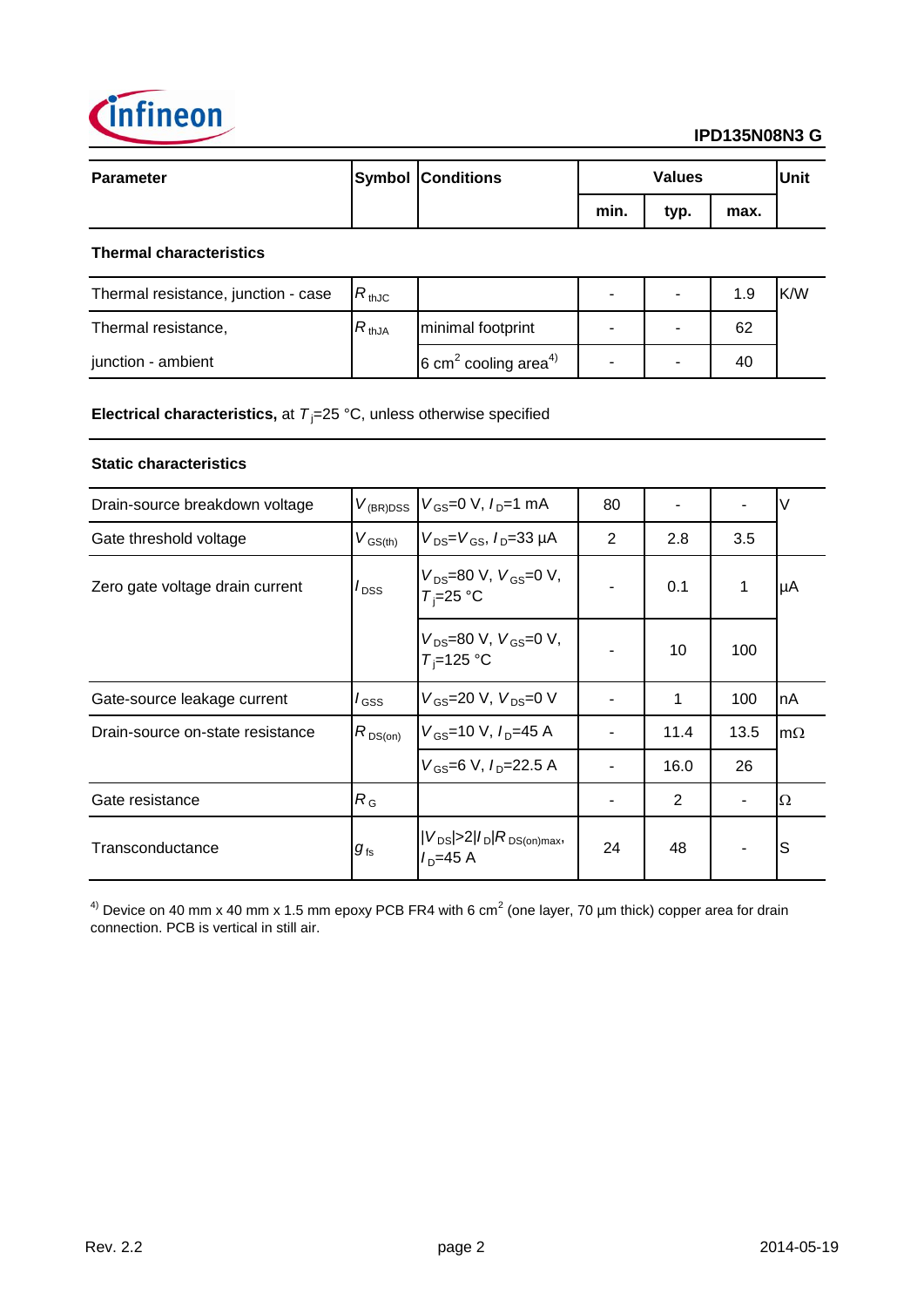

| <b>Parameter</b> | <b>Symbol Conditions</b> | <b>Values</b> |      | Unit |  |
|------------------|--------------------------|---------------|------|------|--|
|                  |                          | min.          | typ. | max. |  |
|                  |                          |               |      |      |  |

### **Dynamic characteristics**

| Input capacitance            | $C_{\text{iss}}$    |                                                        | 1300 | 1730 | <b>I</b> pF |
|------------------------------|---------------------|--------------------------------------------------------|------|------|-------------|
| Output capacitance           | $C_{\rm oss}$       | $V_{GS}$ =0 V, $V_{DS}$ =40 V,<br>$f=1$ MHz            | 353  | 469  |             |
| Reverse transfer capacitance | $C_{\text{rss}}$    |                                                        | 15   |      |             |
| Turn-on delay time           | $t_{\text{d}(on)}$  |                                                        | 12   |      | Ins         |
| Rise time                    | $t_{\rm r}$         | $V_{DD}$ =40 V, $V_{GS}$ =10 V,                        | 35   |      |             |
| Turn-off delay time          | $t_{d(\text{off})}$ | $I_{\text{D}}$ =45 A, $R_{\text{G,ext}}$ =1.6 $\Omega$ | 18   |      |             |
| Fall time                    | $I_{\rm f}$         |                                                        | 5    |      |             |

# Gate Charge Characteristics<sup>5)</sup>

| Gate to source charge | $Q_{gs}$             |                                                     | - |     |    | пC  |
|-----------------------|----------------------|-----------------------------------------------------|---|-----|----|-----|
| Gate to drain charge  | $Q_{gd}$             |                                                     |   | 4   |    |     |
| Switching charge      | $Q_{sw}$             | $V_{DD}$ =40 V, $I_D$ =45 A,<br>$V_{GS}$ =0 to 10 V |   | 8   |    |     |
| Gate charge total     | Q <sub>g</sub>       |                                                     |   | 19  | 25 |     |
| Gate plateau voltage  | $V_{\text{plateau}}$ |                                                     |   | 5.5 |    |     |
| Output charge         | $Q_{\text{oss}}$     | $V_{DD}$ =40 V, $V_{GS}$ =0 V                       |   | 25  | 34 | 'nС |

### **Reverse Diode**

| Diode continous forward current | $I_{\rm S}$          | $T_c = 25$ °C                                                 |                          | 45  | ΙA  |
|---------------------------------|----------------------|---------------------------------------------------------------|--------------------------|-----|-----|
| Diode pulse current             | I <sub>S,pulse</sub> |                                                               | $\overline{\phantom{0}}$ | 180 |     |
| Diode forward voltage           | $V_{SD}$             | $V_{GS}$ =0 V, I <sub>F</sub> =45 A,<br>T <sub>i</sub> =25 °C | 1.0                      | 1.2 | IV  |
| Reverse recovery time           | $t_{\rm rr}$         | $V_R$ =40 V, $I_F$ = $I_S$ ,                                  | 50                       |     | Ins |
| Reverse recovery charge         | $Q_{rr}$             | $di_F/dt = 100$ A/µs                                          | 74                       |     | nC  |

<sup>5)</sup> See figure 16 for gate charge parameter definition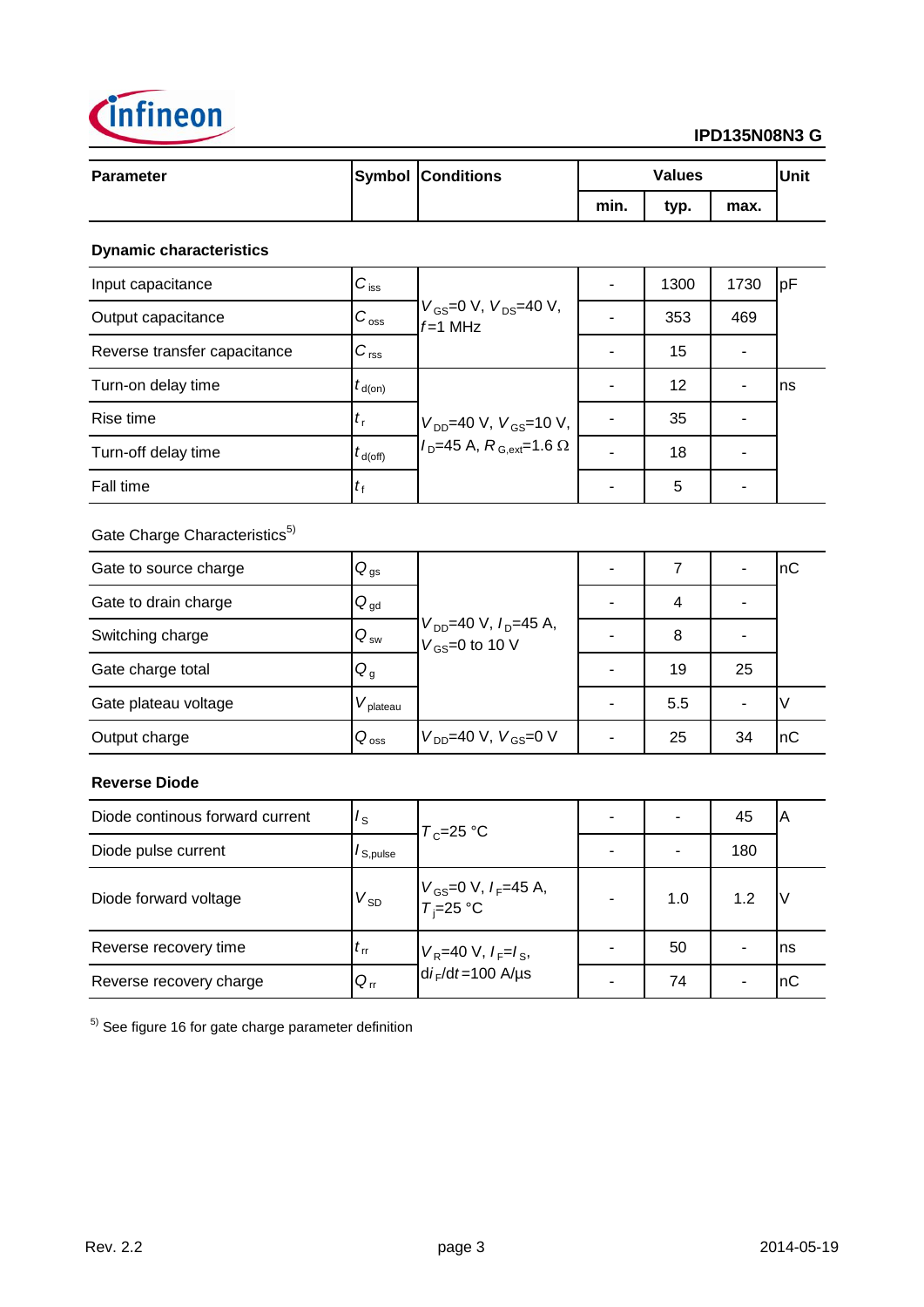

### **1 Power dissipation 2 Drain current**



 $P_{\text{tot}} = f(T_C)$  *I*<sub>D</sub>=f(*T<sub>C</sub>*); *V*<sub>GS</sub>≥10 V



 $I_D=$ f( $V_{DS}$ );  $T_C=$ 25 °C; *D*=0



### **3 Safe operating area 4 Max. transient thermal impedance**

 $Z_{th\text{JC}} = f(t_p)$ 

parameter:  $t_{\rm p}$  **parameter:** *D=t<sub>p</sub>*/*T* 

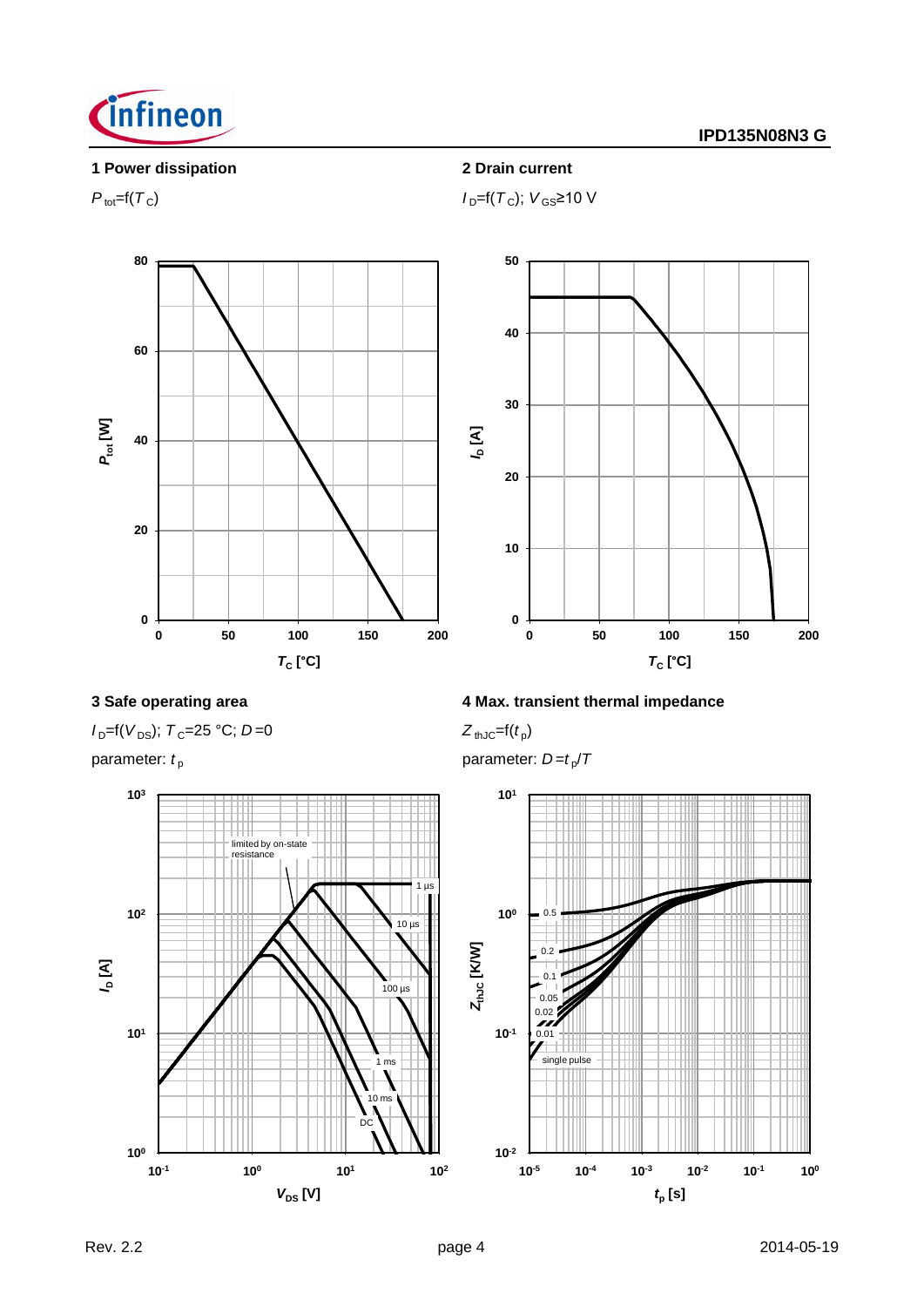

parameter:  $V_{GS}$  parameter:  $V_{GS}$ 



### **5 Typ. output characteristics 6 Typ. drain-source on resistance**

 $I_{D} = f(V_{DS})$ ; *T*<sub>j</sub>=25 °C *R* DS(on)=f(*I*<sub>D</sub>); *T*<sub>j</sub>=25 °C



 $I_{D}$ =f(*V*<sub>GS</sub>); |*V*<sub>DS</sub>|>2|*I*<sub>D</sub>|*R*<sub>DS(on)max *g*<sub>fs</sub>=f(*I*<sub>D</sub>); *T*<sub>j</sub>=25 °C</sub> parameter: T<sub>j</sub>



# **7 Typ. transfer characteristics 8 Typ. forward transconductance**

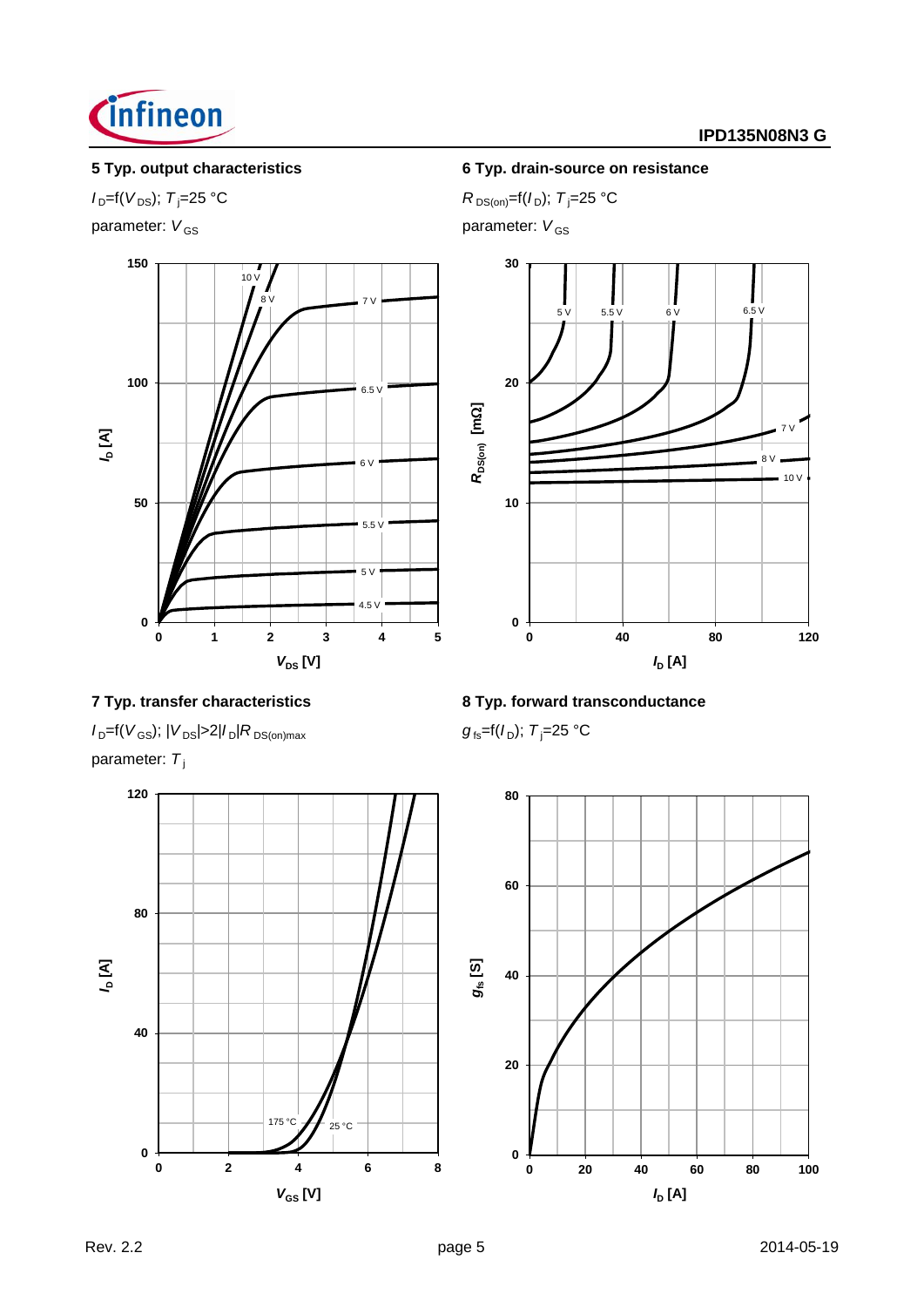

### **9 Drain-source on-state resistance 10 Typ. gate threshold voltage**

 $R_{DS(on)} = f(T_j); I_D = 45 \text{ A}; V_{GS} = 10 \text{ V}$  *V*  $_{GS(th)} = f(T_j)$ 

 $V_{GS(th)} = f(T_i); V_{GS} = V_{DS}$ parameter:  $I_D$ 





 $C = f(V_{DS})$ ;  $V_{GS} = 0$  V;  $f = 1$  MHz  $I_F = f(V_{SD})$ 

## **11 Typ. capacitances 12 Forward characteristics of reverse diode**

parameter: T<sub>i</sub>



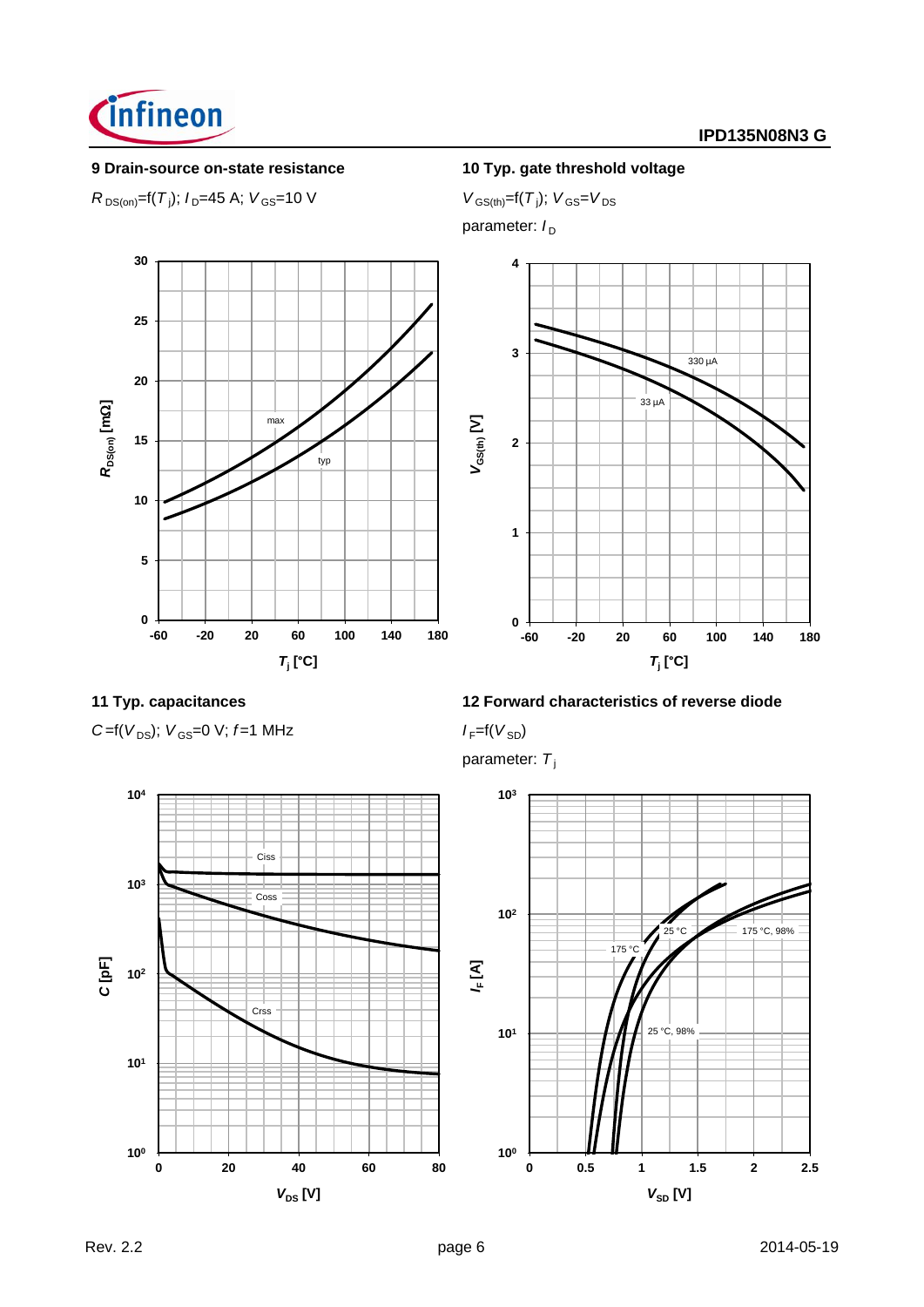

## **13 Avalanche characteristics 14 Typ. gate charge**

parameter:  $T_{j(\text{start})}$  parameter:  $V_{DD}$ 



### **15 Drain-source breakdown voltage 16 Gate charge waveforms**

 $V_{BR(DSS)} = f(T_j); I_D = 1$  mA





 $Q_{gs}$   $Q_{gd}$ 

 $V_{\text{GS}}=f(t_{\text{AV}}); R_{\text{GS}}=25 \Omega$   $V_{\text{GS}}=f(Q_{\text{gate}}); I_{\text{D}}=45 \text{ A pulsed}$ 

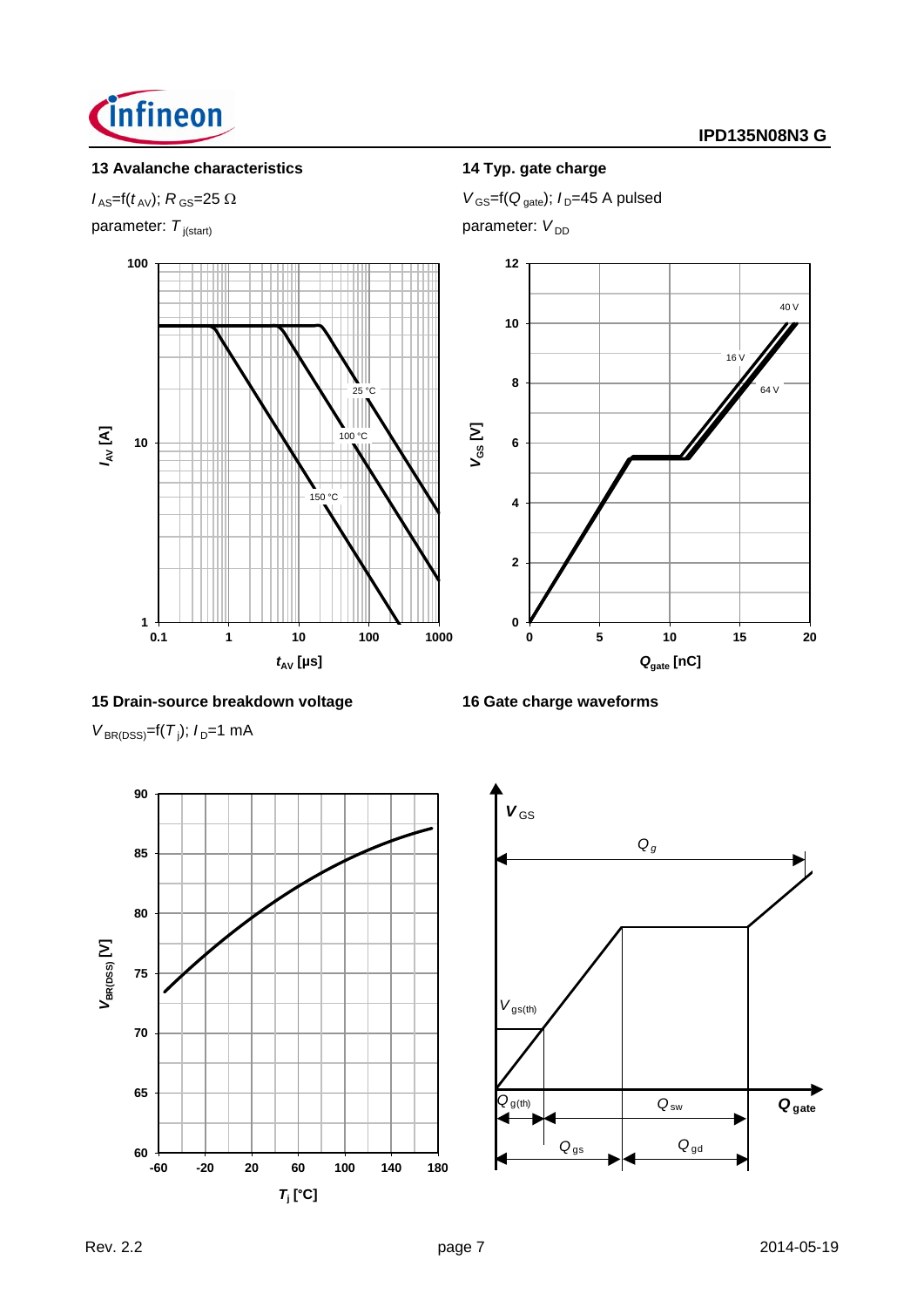

A

 $c<sub>2</sub>$ 

 $\mathsf{C}$ 

 $\equiv$ 

### **PG-TO-252-3**





| <b>DIM</b>     |            | <b>MILLIMETERS</b> | <b>INCHES</b> |            |  |
|----------------|------------|--------------------|---------------|------------|--|
|                | <b>MIN</b> | <b>MAX</b>         | <b>MIN</b>    | <b>MAX</b> |  |
| A              | 2.159      | 2.413              | 0.085         | 0.095      |  |
| A1             | 0.000      | 0.150              | 0.000         | 0.006      |  |
| b              | 0.635      | 0.889              | 0.025         | 0.035      |  |
| b2             | 0.650      | 1.150              | 0.026         | 0.045      |  |
| b3             | 5.004      | 5.500              | 0.197         | 0.217      |  |
| c.             | 0.457      | 0.580              | 0.018         | 0.023      |  |
| c2             | 0.460      | 0.980              | 0.018         | 0.039      |  |
| D              | 5.969      | 6.223              | 0.235         | 0.245      |  |
| D1             | 5.020      | 5.842              | 0.198         | 0.230      |  |
| Е              | 6.400      | 6.731              | 0.252         | 0.265      |  |
| E1             | 4.850      | 5.207              | 0.191         | 0.205      |  |
| e              |            | 2.286              | 0.090         |            |  |
| e1             |            | 4.572              |               | 0.180      |  |
| N              |            | 3                  | 3             |            |  |
| н              | 9.400      | 10.480             | 0.370         | 0.413      |  |
| L3             | 0.900      | 1.143              | 0.035         | 0.045      |  |
| L4             | 0.584      | 0.950              | 0.023         | 0.037      |  |
| L6             | 0.510      | 0.686              | 0.020         | 0.027      |  |
| F1             | 10.500     | 10.700             | 0.413         | 0.421      |  |
| F <sub>2</sub> | 6.300      | 6.500              | 0.248         | 0.256      |  |
| F3             | 2.100      | 2.300              | 0.083         | 0.091      |  |
| F4             | 5.700      | 5.900              | 0.224         | 0.232      |  |
| F5             | 5.660      | 5.860              | 0.222         | 0.231      |  |
| F6             | 1.100      | 1.300              | 0.043         | 0.051      |  |